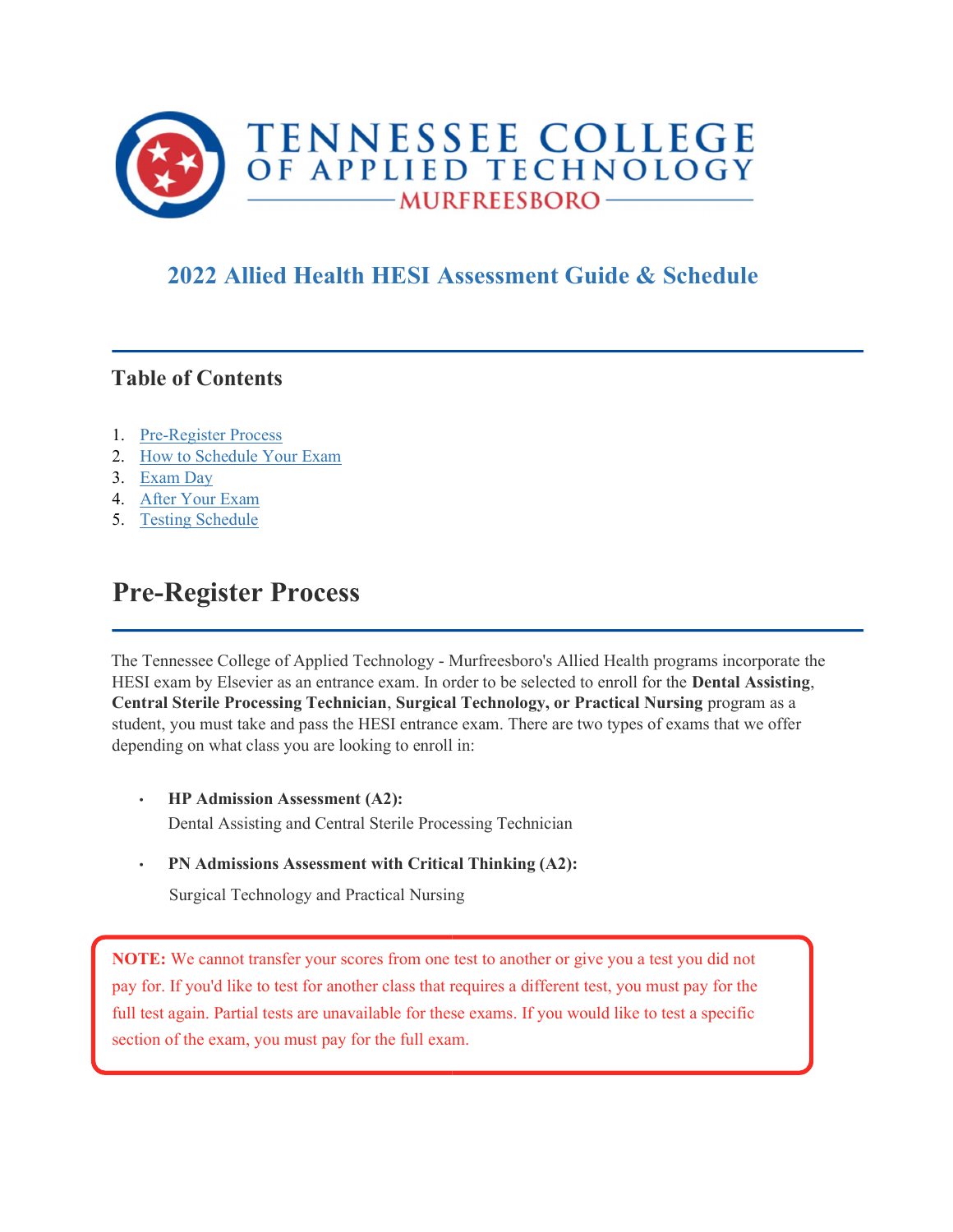### How to Schedule Your Exam

Scheduling is completed on a first come, first served basis. To schedule a HESI exam, call Cindy Knierim at 615-898-8010 Ext. 129. The max capacity of the Murfreesboro Campus Tech Foundations room is 20, however, due to safety concerns, this limit may be significantly lowered. If the max capacity is reached for a date and time, you will be unable to test that day and be asked to reschedule.

• The HESI Admissions Exam must be scheduled by calling the College at 615-898-8010 Ext. 129.

#### Proctor Information

The Murfreesboro Campus proctor is Brandon Davis. The test proctor is NOT authorized to schedule the HESI exam. For additional questions about the exam, email **bdavis@tcatmurfreesboro.edu** or call him at 615-898-8010 Ext.115.

- These resources may be helpful in preparation for taking the HESI exam:
	- 1. Admission Assessment Exam Review, 5<sup>th</sup> Edition ISBN 978-0323582261
	- 2. www.Khanacademy.org/math/pre-algebra for extra practice with some math skills
	- 3. https://www.hesia2practicetest.com/hesi-a2-math-practice-test/ for a practice test

#### Exam Day

On the day of your exam, please bring with you the following items:

- One (1) valid form of ID containing your picture and a signature. Examples include but are not limited to:
	- Government-issued driver's license, including temporary licenses
	- Military ID
	- Passport
	- U.S. Learner's Permit
	- \*Do NOT bring any personal belongings with you to take the exam!\*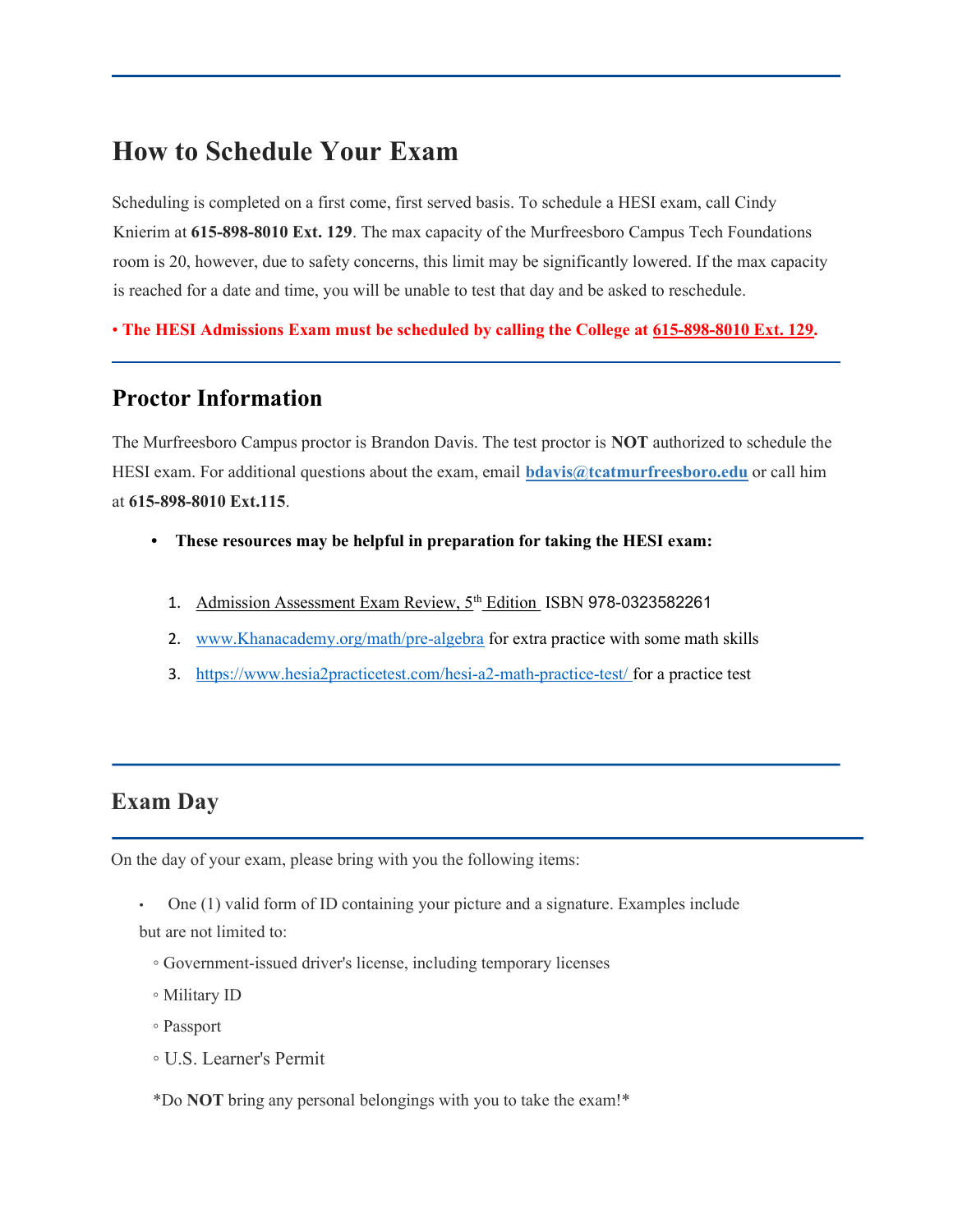- Proof of purchase of your HESI exam (typically a receipt issued by the College)
- We cannot accept a receipt for the exam purchased from another college.

The College will provide pencils, scratch paper, and a basic calculator. You are **not permitted** to use your own calculator during the HESI assessment. If you arrive on campus more than 10 minutes after your assigned time, you will not be able to take the exam.

NOTE: Any usage or attempt of usage of a personal calculator, a cell phone, personal scratch paper, or any other electronic device not authorized by the College will result in your test being terminated and you will be asked to leave the campus. It is up to the discretion of the testing Proctor, the Vice President, and President of the College to allow you to retest in the future should your test be terminated.

The HESI exams provided by the College are time-limited. You will have 2 hours, 30 minutes to complete the exam.

#### Rescheduling Your Exam

The College may allow you to reschedule your exam provided that all the following conditions are met:

- You are rescheduling at least 48 hours in advance notice from the day of the test.
- The day you wish to reschedule has an available slot on the posted schedule.

Ultimately, the College reserves the right to deny your rescheduling request, but we will attempt to accommodate testers as best we can. If you are unable to reschedule your exam and you miss your scheduled testing date, you will have to pay for the exam again if you wish to take it in the future.

## After Your Exam

After your HESI exam is complete, your score report will be printed by the Proctor. The Proctor will go over the scores with you and will allow you to ask questions if needed.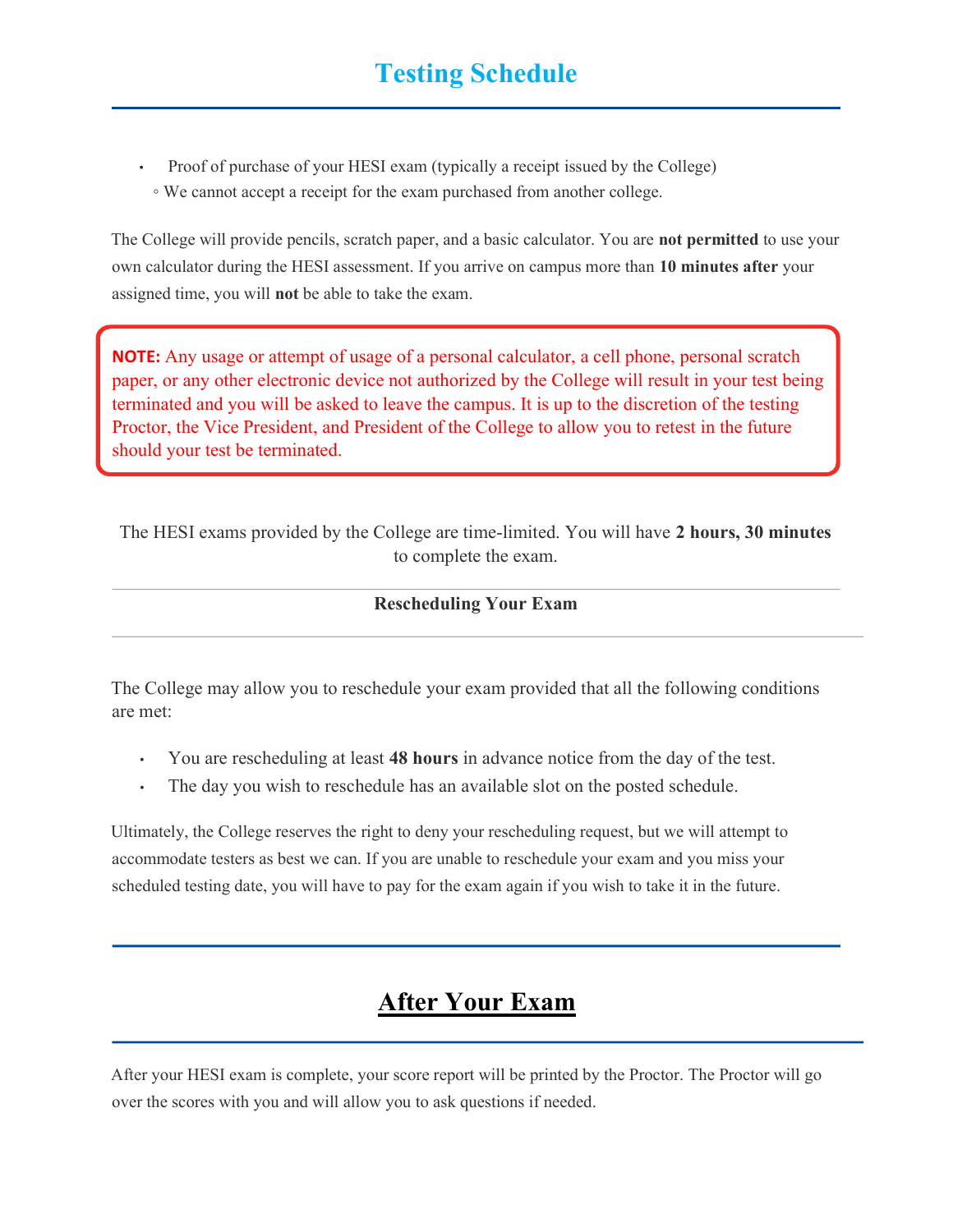The current passing scores for the College programs are as follows:

| Program                                         | <b>Mathematics</b> |    | Reading<br>Comprehension | <b>Critical</b><br><b>Thinking</b> |              |
|-------------------------------------------------|--------------------|----|--------------------------|------------------------------------|--------------|
| <b>Dental Assisting</b>                         |                    | 50 |                          | 60                                 | Not required |
| <b>Central Sterile Processing</b><br>Technician |                    | 50 |                          | 60                                 | Not required |
| <b>Surgical Technology</b>                      |                    | 70 |                          | 70                                 | Required     |
| <b>Practical Nursing</b>                        |                    | 70 |                          | 70                                 | Required     |

NOTE: Critical Thinking does not have a set pass score. The use of this score is determined by the program instructor.

If you would like to retake the HESI exam, you may do so after your test is complete by calling Cindy Knierim at (615) 898-8010 Ext. 129. Any score on the test that is above the passing threshold will be held for two (2) years by the Campus.

The Testing Schedule following is subject to change without notice. The most up-to-date version of this document will always be available at https://www.tcatmurfreesboro.edu, under Future Students > Admissions > Placement Tests & Transfer Credits.

Last updated on December 3rd, 2021.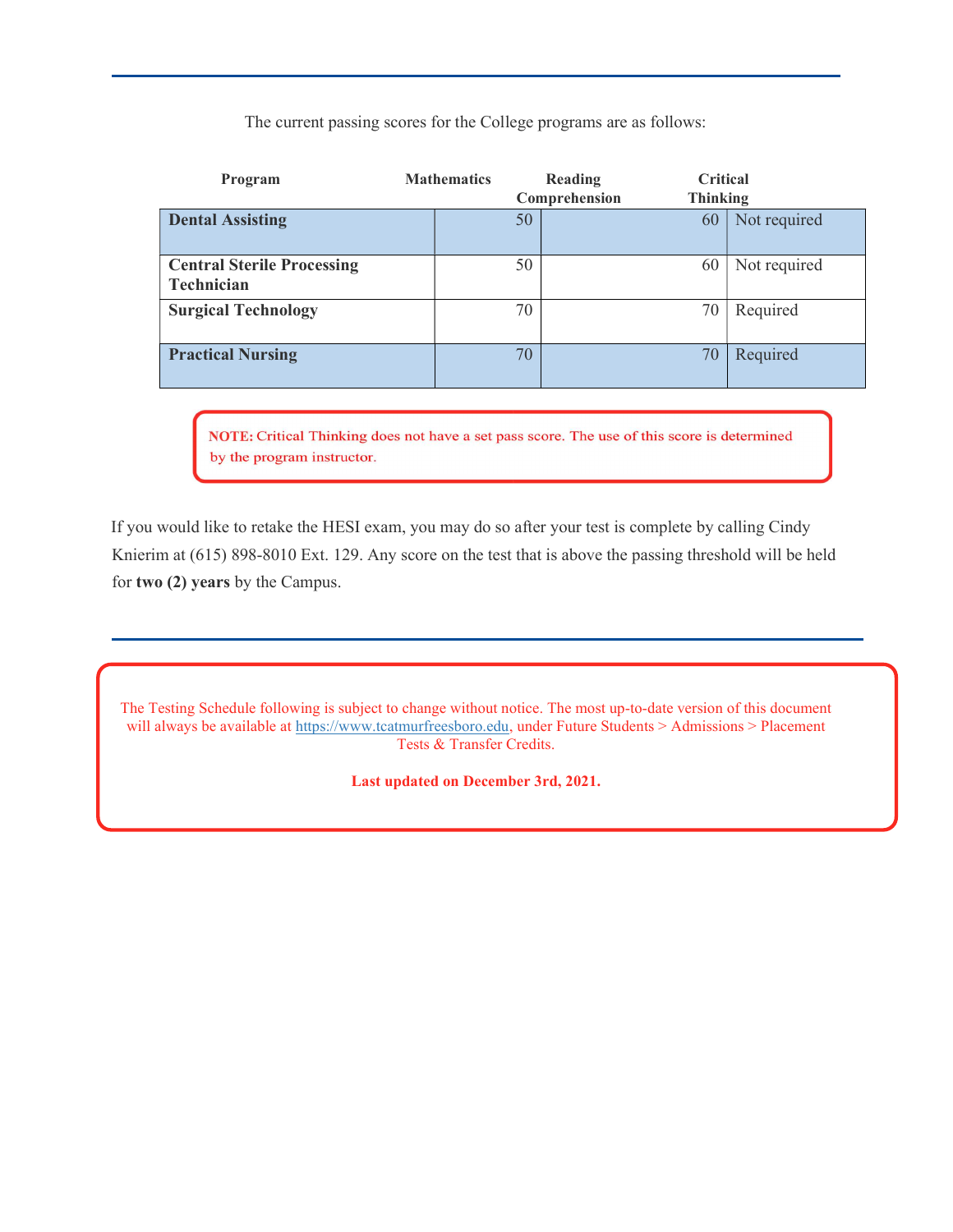# Testing Schedule

| <b>Date</b>        | <b>Spring Trimester</b><br><b>Event</b>                    | <b>Start Time &amp; Prerequisites</b>                                                                                                                                                                   |
|--------------------|------------------------------------------------------------|---------------------------------------------------------------------------------------------------------------------------------------------------------------------------------------------------------|
| <b>January 7</b>   | HESI Admissions Exam Allied Health<br>Entrance Exam        | 9:00 AM and 1:00 PM                                                                                                                                                                                     |
| <b>January 14</b>  | HESI Admissions Exam Allied Health<br>Entrance Exam        | 9:00 AM and 1:00 PM                                                                                                                                                                                     |
| <b>January 21</b>  | HESI Admissions Exam Allied Health<br>Entrance Exam        | 9:00 AM and 1:00 PM                                                                                                                                                                                     |
| <b>January 28</b>  | HESI Admissions Exam Allied Health<br>Entrance Exam        | 9:00 AM and 1:00 PM                                                                                                                                                                                     |
| <b>February 4</b>  | HESI Admissions Exam Allied Health<br>Entrance Exam        | 9:00 AM and 1:00 PM<br>Final accepted exam for the 2022 class<br>for Practical Nursing and Central<br><b>Sterile Processing</b><br>Exams taken after this date will be<br>valid for the following year. |
| February 11        | HESI Admissions Exam Allied Health<br>Entrance Exam        | 9:00 AM and 1:00 PM                                                                                                                                                                                     |
| <b>February 18</b> | HESI Admissions Exam Allied Health<br>Entrance Exam        | 9:00 AM and 1:00 PM                                                                                                                                                                                     |
| <b>February 25</b> | HESI Admissions Exam Allied Health<br>Entrance Exam        | 9:00 AM and 1:00 PM                                                                                                                                                                                     |
| March 4            | HESI Admissions Exam Allied Health<br>Entrance Exam        | 9:00 AM and 1:00 PM                                                                                                                                                                                     |
| March 18           | <b>HESI Admissions Exam Allied Health</b><br>Entrance Exam | 9:00 AM and 1:00 PM                                                                                                                                                                                     |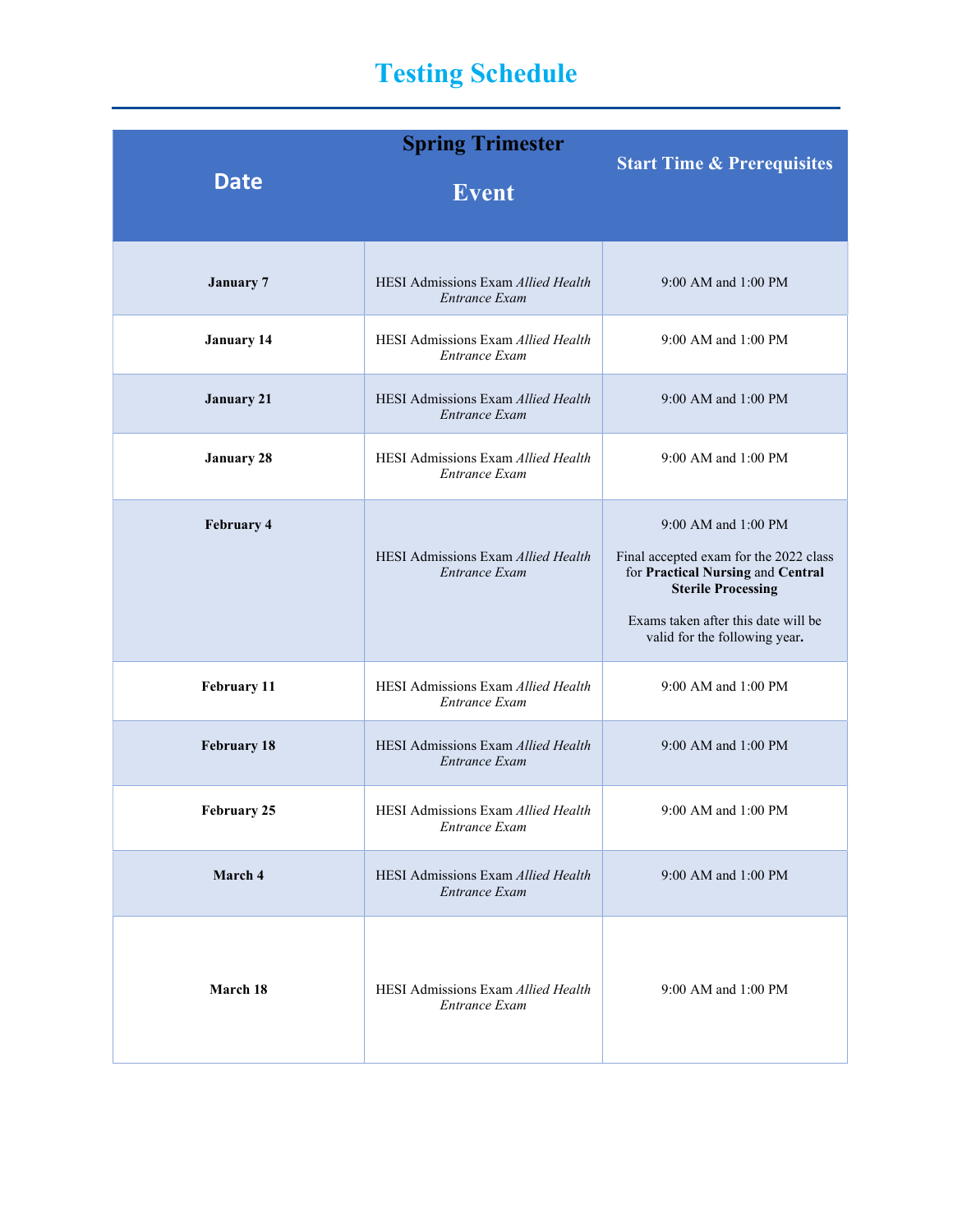| March 25 | <b>HESI</b> Admissions Exam <i>Allied Health</i><br>Entrance Exam | 9:00 AM and 1:00 PM     |
|----------|-------------------------------------------------------------------|-------------------------|
| April 1  | <b>HESI</b> Admissions Exam <i>Allied Health</i><br>Entrance Exam | $9:00$ AM and $1:00$ PM |
| April 8  | <b>HESI Admissions Exam Allied Health</b><br>Entrance Exam        | 9:00 AM and 1:00 PM     |

| <b>Summer Trimester</b> |                                                            |                                                                                                                                                               |  |
|-------------------------|------------------------------------------------------------|---------------------------------------------------------------------------------------------------------------------------------------------------------------|--|
| <b>Date</b>             | <b>Event</b>                                               | <b>Start Time &amp; Prerequisites</b>                                                                                                                         |  |
| May 6                   | HESI Admissions Exam Allied Health<br><b>Entrance Exam</b> | 9:00 AM and 1:00 PM                                                                                                                                           |  |
| May 13                  | HESI Admissions Exam Allied Health<br>Entrance Exam        | 9:00 AM and 1:00 PM                                                                                                                                           |  |
| May 20                  | HESI Admissions Exam Allied Health<br>Entrance Exam        | $9:00$ AM and $1:00$ PM                                                                                                                                       |  |
| May 27                  | HESI Admissions Exam Allied Health<br>Entrance Exam        | 9:00 AM and 1:00 PM<br>Final accepted exam for the 2022 class<br>for Dental Assisting<br>Exams taken after this date will be<br>valid for the following year. |  |
| June 3                  | HESI Admissions Exam Allied Health<br>Entrance Exam        | 9:00 AM and 1:00 PM                                                                                                                                           |  |
| June 10                 | HESI Admissions Exam Allied Health<br>Entrance Exam        | 9:00 AM and 1:00 PM                                                                                                                                           |  |
| June 17                 | HESI Admissions Exam Allied Health<br>Entrance Exam        | 9:00 AM and 1:00 PM                                                                                                                                           |  |
| June 24                 | HESI Admissions Exam Allied Health<br>Entrance Exam        | 9:00 AM and 1:00 PM                                                                                                                                           |  |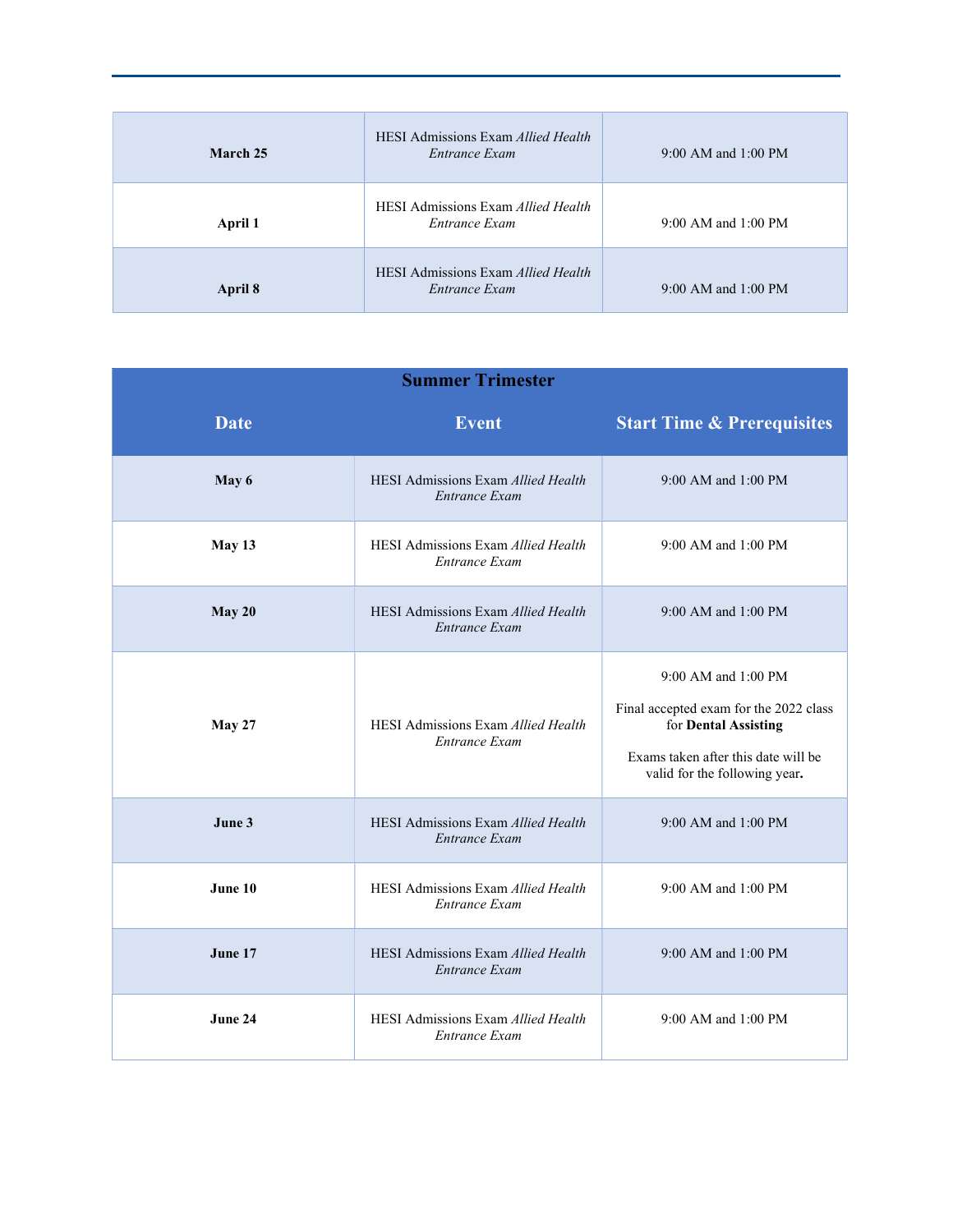# Testing Schedule

| July 15  | <b>HESI Admissions Exam Allied Health</b><br>Entrance Exam | 9:00 AM and 1:00 PM                                                                                                                                                  |
|----------|------------------------------------------------------------|----------------------------------------------------------------------------------------------------------------------------------------------------------------------|
| July 22  | <b>HESI Admissions Exam Allied Health</b><br>Entrance Exam | 9:00 AM and 1:00 PM                                                                                                                                                  |
| July 29  | <b>HESI Admissions Exam Allied Health</b><br>Entrance Exam | $9:00$ AM and $1:00$ PM                                                                                                                                              |
| August 5 | <b>HESI Admissions Exam Allied Health</b><br>Entrance Exam | $9:00$ AM and $1:00$ PM<br>Final accepted exam for the 2023 class<br>for Surgical Technology<br>Exams taken after this date will be<br>valid for the following year. |

| <b>Fall Trimester</b> |                                                                   |                                       |  |
|-----------------------|-------------------------------------------------------------------|---------------------------------------|--|
| <b>Date</b>           | <b>Event</b>                                                      | <b>Start Time &amp; Prerequisites</b> |  |
| September 9           | HESI Admissions Exam Allied Health<br>Entrance Exam               | 9:00 AM and 1:00 PM                   |  |
| September 16          | HESI Admissions Exam Allied Health<br>Entrance Exam               | 9:00 AM and 1:00 PM                   |  |
| September 23          | <b>HESI Admissions Exam Allied Health</b><br><b>Entrance Exam</b> | 9:00 AM and 1:00 PM                   |  |
| September 30          | <b>HESI Admissions Exam Allied Health</b><br>Entrance Exam        | 9:00 AM and 1:00 PM                   |  |
| October 7             | <b>HESI Admissions Exam Allied Health</b><br>Entrance Exam        | 9:00 AM and 1:00 PM                   |  |
| October 21            | HESI Admissions Exam Allied Health<br>Entrance Exam               | 9:00 AM and 1:00 PM                   |  |